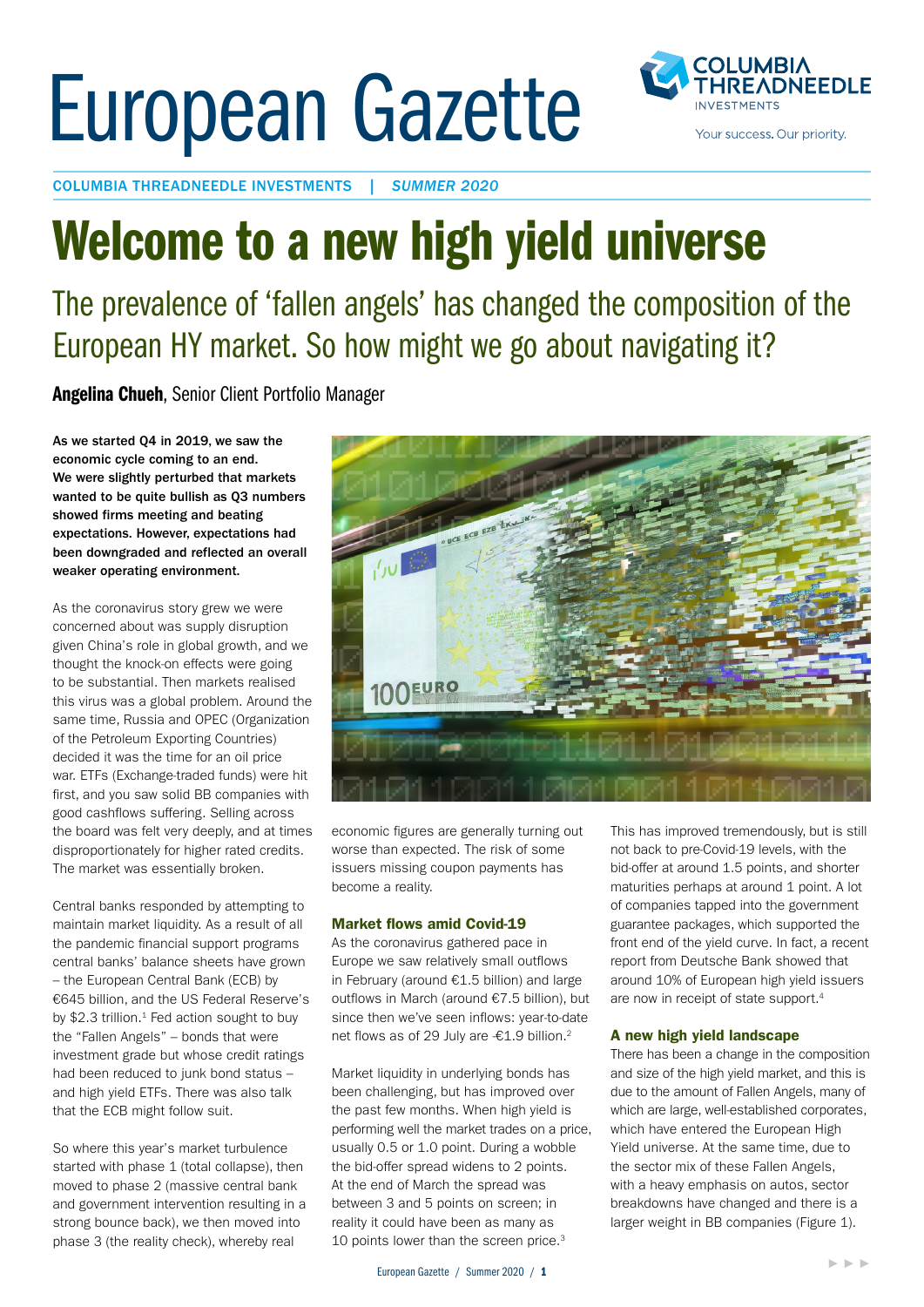#### Outlook ►

Implied interest rates in the US, Europe and for sterling suggest little will change, and if they do it will be further falls. So we expect central banks to continue to extend support.

In terms of corporates, earnings will be impacted negatively. Balance sheets were generally OK coming into the downturn, and now they are supported by masses of liquidity. Spreads have widened and tightened significantly in a relatively short period of time, from one quarter to the next, but this movement was still muted compared to during the global financial crisis. And while estimates of default rates in Europe were close to double digits (and in the US as high as 14%), these haven't emerged, the stimulus has seen these revised lower to around 4%.<sup>5</sup> Liquidity is key, with high leverage not a focus. As long as firms can pay their bills they will live to fight another day.

However, the market bifurcation between better quality names and weaker names continues. A key consideration is the strength of a firm's balance sheet going into the crisis. Those strong enough to survive a longer economic downturn will probably receive sufficient liquidity; those who already had weak balance sheets will find it more difficult. Another key consideration is will there still actually be a business when recovery returns?

With central bank support getting wider and deeper, we don't imagine many companies going bust due to liquidity issues. But ultimately individual companies have to show they have a sustainable business model post-corona. Ultimately, submode meder poor coronal orthonously,<br>we need to see if all of the fiscal and monetary measures are sufficient to prevent a severe and prolonged recession. From today's perspective, this looks rather difficult to judge.

Q2 earnings saw big beats to the upside, and technicals remain very strong. and technicate remain very easing.<br>Valuation spreads at 485<sup>6</sup> feel as though you are being appropriately compensated at the 4% default risk. Cyclicals are also making good progress on cost savings, which means companies are giving neutral-6 to-positive cash flow guidance. On the flipside, however, a lack of guidance means<br>the outlook is rather vague, and there the outlook is rather vague, and there the outlook is rather vague, and there<br>is growing long-term uncertainty. Some sectors are not likely to see a V-shaped zooders are not many to see at a shape. looking towards 2024 for full recovery. note: Loan guarantees are excluded in the specific amount is a specific amount in the news specific amount in the news specific amount in the news specific amount in the news specific amount in the news specific amount in at<br>m<br>w

#### Figure 1: a change of composition



Source: Columbia Threadneedle, Bloomberg and Aladdin as at 31 August 2020.

The year-on-year numbers are key to seeing if that isn't light at the end of the tunnel, rather an oncoming truck.

So far the European HY market has received support, with Fallen Angels boosting the universe by around  $20\%$ ,<sup>7</sup> and the market seeing the biggest ever July numbers, which were easily absorbed.

If you believe the 4% default expectation is accurate, then current spreads cover you for that; less so if you feel the long-term picture is more uncertain. That's where we as a team currently find ourselves.

- 2 JP Morgan, July 2020.
- 3 Columbia Threadneedle Investments analysis.
- 4 Deutsche Bank, July 2020.
- 5 Deutsche Bank, July 2020.
- 6 ICE BoAML HPS2 index.
- 7 Columbia Threadneedle Investments analysis.

<sup>&</sup>lt;sup>1</sup> Bloomberg, July 2020.